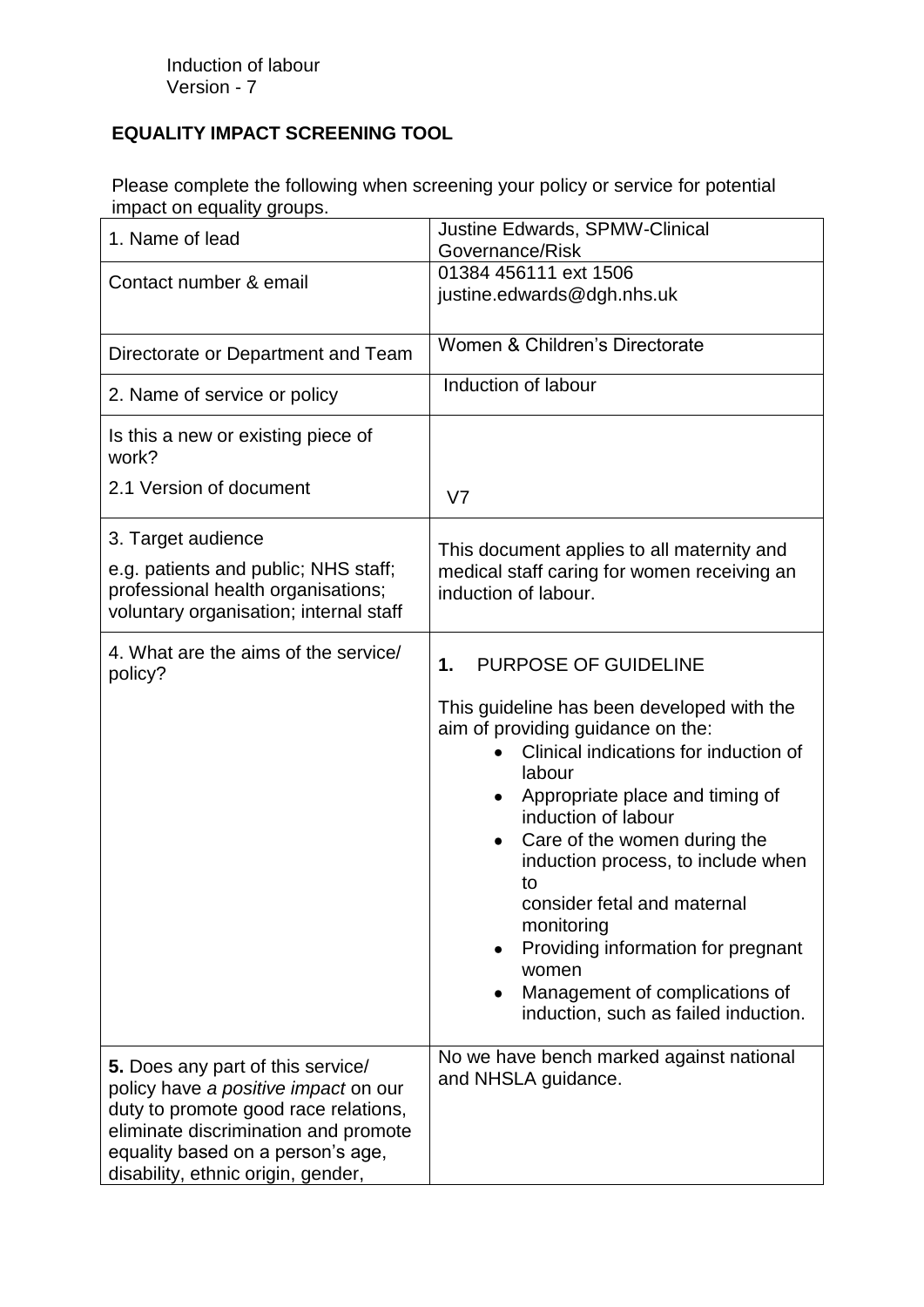| religion/belief or sexual orientation?                                                                                                                                                                                                                                           |                                                                                                 |
|----------------------------------------------------------------------------------------------------------------------------------------------------------------------------------------------------------------------------------------------------------------------------------|-------------------------------------------------------------------------------------------------|
| If No, please provide brief reasons.                                                                                                                                                                                                                                             |                                                                                                 |
| 6. Could any part of this<br>service/policy have an adverse<br>impact on our duty to promote good<br>race relations eliminate discrimination<br>and promote equality based on a<br>person's age, disability, ethnic origin,<br>gender, religion/belief or sexual<br>orientation? | No we have bench marked against national<br>and NHSLA guidance.                                 |
| If No, please provide brief reasons.                                                                                                                                                                                                                                             |                                                                                                 |
| 7. Are there any factors that could<br>lead to differential take-up, outcomes<br>or satisfaction levels based on<br>people's age, disability, ethnic origin,<br>gender, religion/belief or sexual<br>orientation?                                                                | No if any equality issues were apparent an<br>individual management plan would be<br>formulated |
| If No, please provide brief reasons.                                                                                                                                                                                                                                             |                                                                                                 |

If you have answered yes to any of questions 5-7, you must now complete a full Equality Impact Assessment using the proforma provided by the Trust.

If you have answered No to all of the above questions, a full assessment is not required. Please complete the following sign-off section and send a copy of this screening to your Head of Service, Matron or Head of Department as appropriate **and** to Liz Abbiss, Head of Communications at Trust HQ.

Name of person completing this screening: Justine Edwards

Job Title: SPMW-Clinical Governance/Risk

Date sent to Head of Service, Matron or Head of department:

Date sent to Head of Communications, Trust HQ: 08.02.13